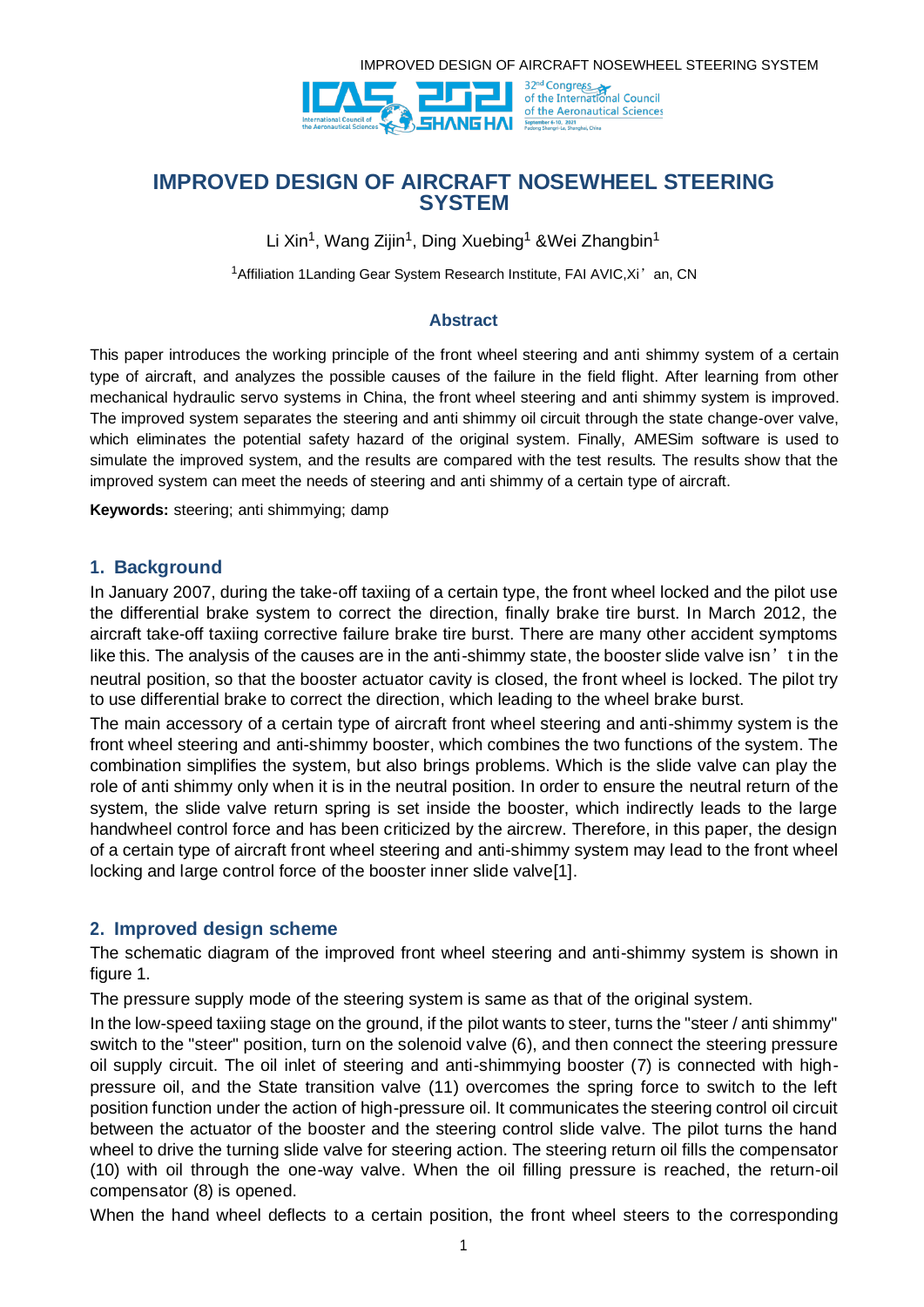position, the oil inlet of the slide valve is closed, the actuator stays at the corresponding position and keeps the deflection angle (corresponding to the hand wheel) for continuous turning. Turn the handwheel to neutral and the front wheel steers to neutral. In the steering state, the front wheel always follows the movement of the hand wheel.



Figure 1 – The Schematic Diagram.

1 Unidirectional valve; 2 Accumulator; 3 Micro pressure gauge; 4 inflation valve; 5 Coordination valve; 6 Hydraulic solenoid valve; 7 Steering and anti-shimmy booster; 8 Anti-shimmy return oil compensator; 9 Throttle; 10 Compensator; 11 State transition valve

Turn the "steer / anti shimmy" switch from the "steer" position to the "anti shimmy" position, turn the power off of the solenoid valve (6), which is in the left position under the action of the return spring, and connect the oil return circuit. The pressure inlet of steering booster (7) is connected with the return oil, and the internal State transition valve (11) is switched to the anti-shimmy position under the action of the return spring, which communicates the two chambers of the booster with the anti-steer oil circuit, and the system is in the anti-shimmy state. At the same time, the oil in the compensator (10) can replenish the anti-shimmy oil circuit through the one-way damping valve to keep the antishimmy chamber full of oil.

Since both the supply and return circuits have been cut off by the State transition valve in the antishimmy state, the movement of the slide valve has no effect on the displacement of the actuator. Compared with the original system, the improved front wheel steering and anti shimmying system improves the design of the front wheel steering and anti shimmying booster, and adds a State transition valve to control the oil circuit under different states of steering / anti shimmying. Therefore, a hydraulic solenoid valve is added to the oil inlet circuit to control the working mode of the system. In addition, the hydraulic balancer and solenoid valve on the oil return circuit are canceled, and the compensator, oil return anti charging check valve, overflow valve and throttle valve are integrated in the front wheel steering and anti shimmying booster to ensure that the booster is always filled with oil under the anti shimmy working mode, so as to improve the anti-shimmy performance of the system.

# **3. System simulation calculation**

# 3.1 Calculation and comparison of flow area of booster valve port

The flow area of the valve port of the booster spool before and after the improvement is calculated and compared. The calculation of the flow area doesn't consider the fit clearance between the valve core and the valve sleeve[2],[3],[4].

The slide valve core of the improved front wheel steering and anti shimmying booster is a common cylindrical slide valve, and the slide valve sleeve is a groove type, as shown in the figure 2, which is distributed in two places along the circumference. The distance between the working edge of the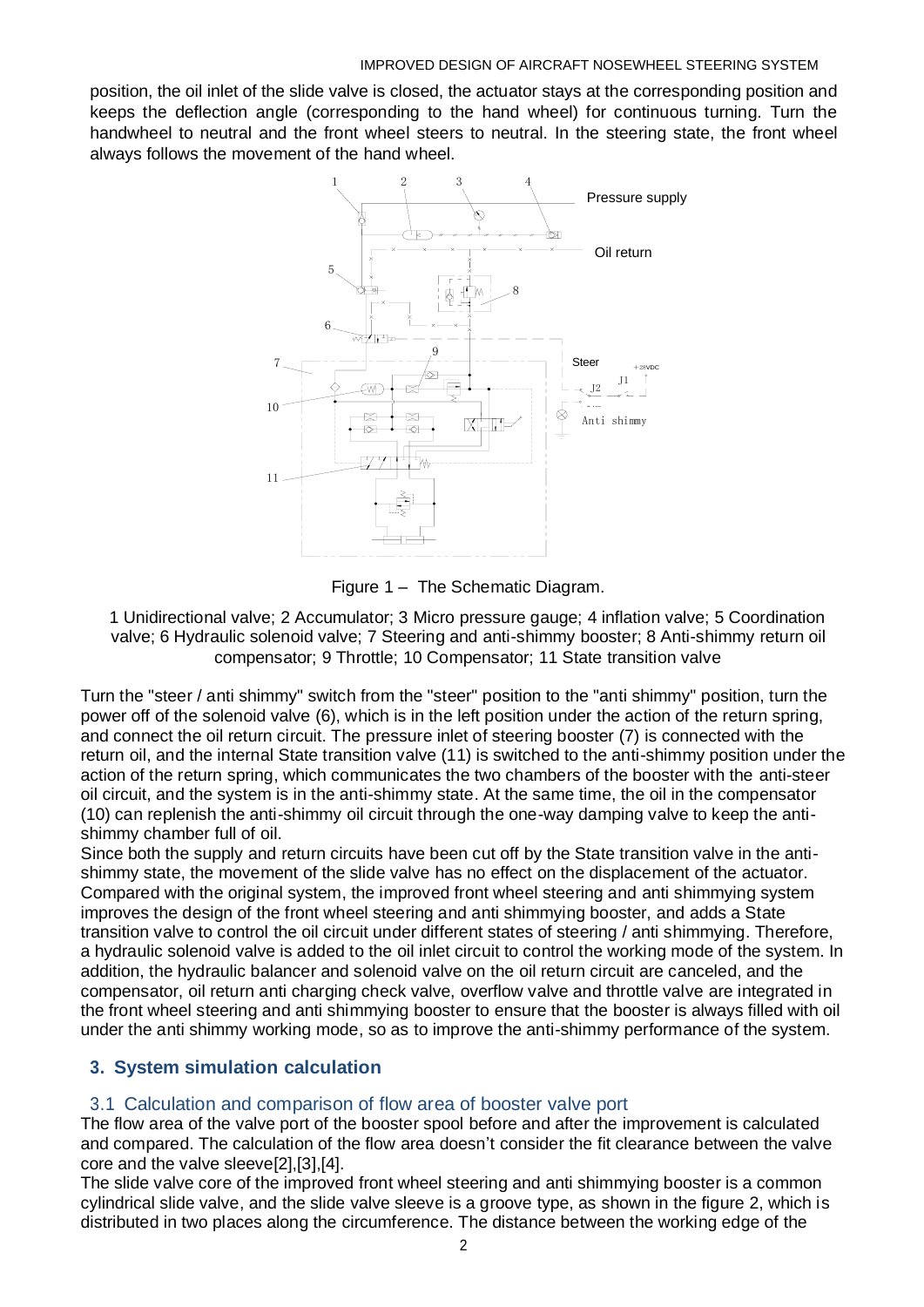slide valve and the valve sleeve is 0.25 mm, and the radius of the valve sleeve is 0.165 mm. The transmission ratio between the input stroke of the rocker arm and the axial stroke of the spool valve is 0.6.

Before the improvement, the front wheel steering and anti shimmying booster adopts the form of inclined orifice, and two inclined planes 4° with the spool axis are distributed along the circumference, as shown in the figure 3. The length of the inclined plane along the axial direction is 5.2mm and the diameter of the valve core is 8mm. The overlap area between the slide valve and the valve sleeve is assumed to be 0.5mm.

The calculation results of the valve port flow area of the two types of front wheel steering and anti shimmying booster are shown in figure 4. After improvement, the flow area is increased by about one time.



Figure - 2 Cross section of improved booster spool valve





(1)

# 3.2 Valve port flow calculation

Use the orifice throttling formula for calculation, as shown in Formula (1).

$$
Q = Cq^* A 0^* (2^* \Delta p/p)^{1/2}
$$
 (

It is assumed that the flow coefficient Cq is 0.7, the oil density is 0.85g/cm3, and the pressure difference is (20.6-1.3) MPa. The results are shown in Figure 5. The results are consistent with the flow area, and the flow rate of the improved valve port is increased by about one time.



Figure - 4 Calculation results of valve port flow area



Figure - 5 Valve port flow calculation results

# 3.3 Volume calculation of compensator

In order to improve the anti-shimmy performance of the system, a compensator is added in the hydraulic accessory front wheel steering a. nout distance(mm) booster. Usually, the timing of oil replenishment for compensator is as follows:

When the oil in the system is lost due to temperature change or leakage;

When the front wheel deflection causes the liquid flow velocity to increase (in order to prevent cavitation at the damping valve port due to the increase of pressure drop)[5].

Considering the characteristics of accessories, the proportion of leakage is very small, which can be ignored in transient. When the temperature drops, the oil can be fed into the actuator through the supercharged oil tank. When the temperature rises, the oil in the actuator can be squeezed out from the oil return pipeline, so the volume of the compensator can not consider the temperature compensation; The compensator only considers the change of oil volume caused by the change of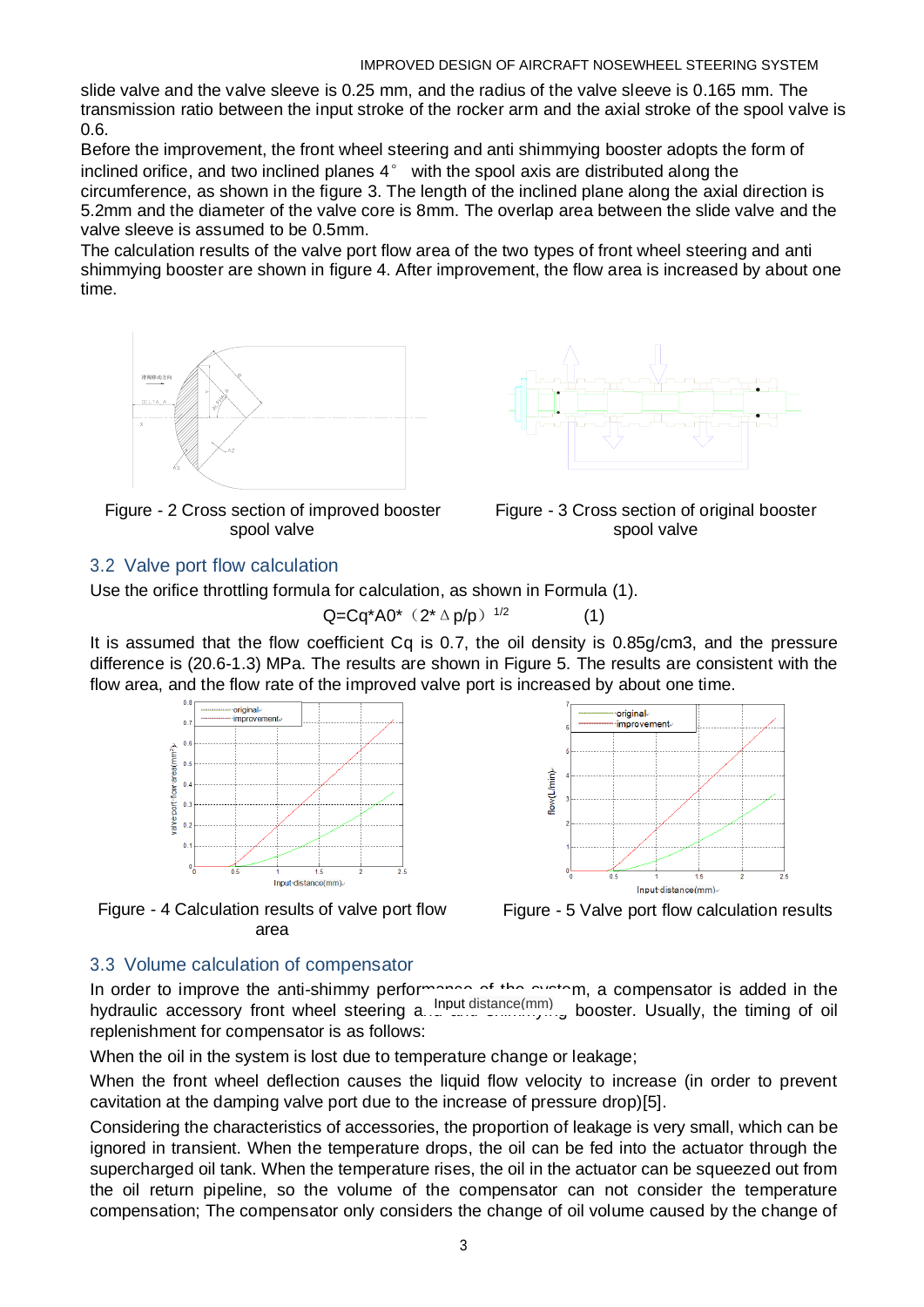$(5)$ 

pressure drop.

P1 is connected to the left chamber of the actuator and P2 is connected to the right chamber of the actuator.

In the state of swing reduction (instantaneous), there are:

$$
\Delta P_1 = P_a - P_b \tag{2}
$$
  
\n
$$
\Delta P_2 = P_b - P_d \tag{3}
$$
  
\n
$$
\frac{\Delta V_1}{\Delta V_2} = \frac{\Delta P_1}{V_1} \tag{4}
$$

$$
V \t E_y
$$
  
\n
$$
\Delta V_2 \Delta P_2
$$

$$
V \t E_y
$$
  
\n
$$
\Delta V = \Delta V_1 - \Delta V_2 = \frac{V}{E_y} (P_a - 2P_b + P_d)
$$
 (6)

In the formulas:

 $P_{a}$ ——The opening pressure of safety valve, taken as  $P_{a}=25.5MPa$ ;

 $P_b$ ——If the compensator is full of pressure, taken as  $P_b$ =0.3MPa;

 $P_d$ ——The set value of no negative pressure in the oil chamber, taken as  $P_d$ =0.1MPa;

V——Volume of actuator oil chamber and pipeline, taken as V=0.226L;

E<sub>y</sub>——Oil bulk modulus of elasticity, taken as  $E_y=1.5\times103MPa/L$ .

Substitute the data into the formulas to get:  $\triangle$  V=4.4mL.

# 3.4 system simulation

# *3.4.1 modeling of front wheel steering and anti shimmy system*

According to the system principle shown in figure 1, the simulation model of the improved front wheel steering anti shimmy system is built by using AMESim software, as shown in figure 6.[6][7][8]



Figure - 6 Simulation model of front wheel steering and anti shimmy system

# *3.4.2 performance simulation analysis of front wheel steering and anti shimmy system*

Based on the two main functions of the front wheel steering and anti shimmy system, the steering performance and anti shimmy performance of the improved system are simulated.

For the steering function, the front wheel steering performance under no-load condition is calculated. For anti shimmy function, the diameter of damping hole is selected  $\Phi$  2 mm, the selected frequency is 3 Hz, and the selected angle is 5.6 degrees. The simulation curves are shown in figure 7 to figure 13.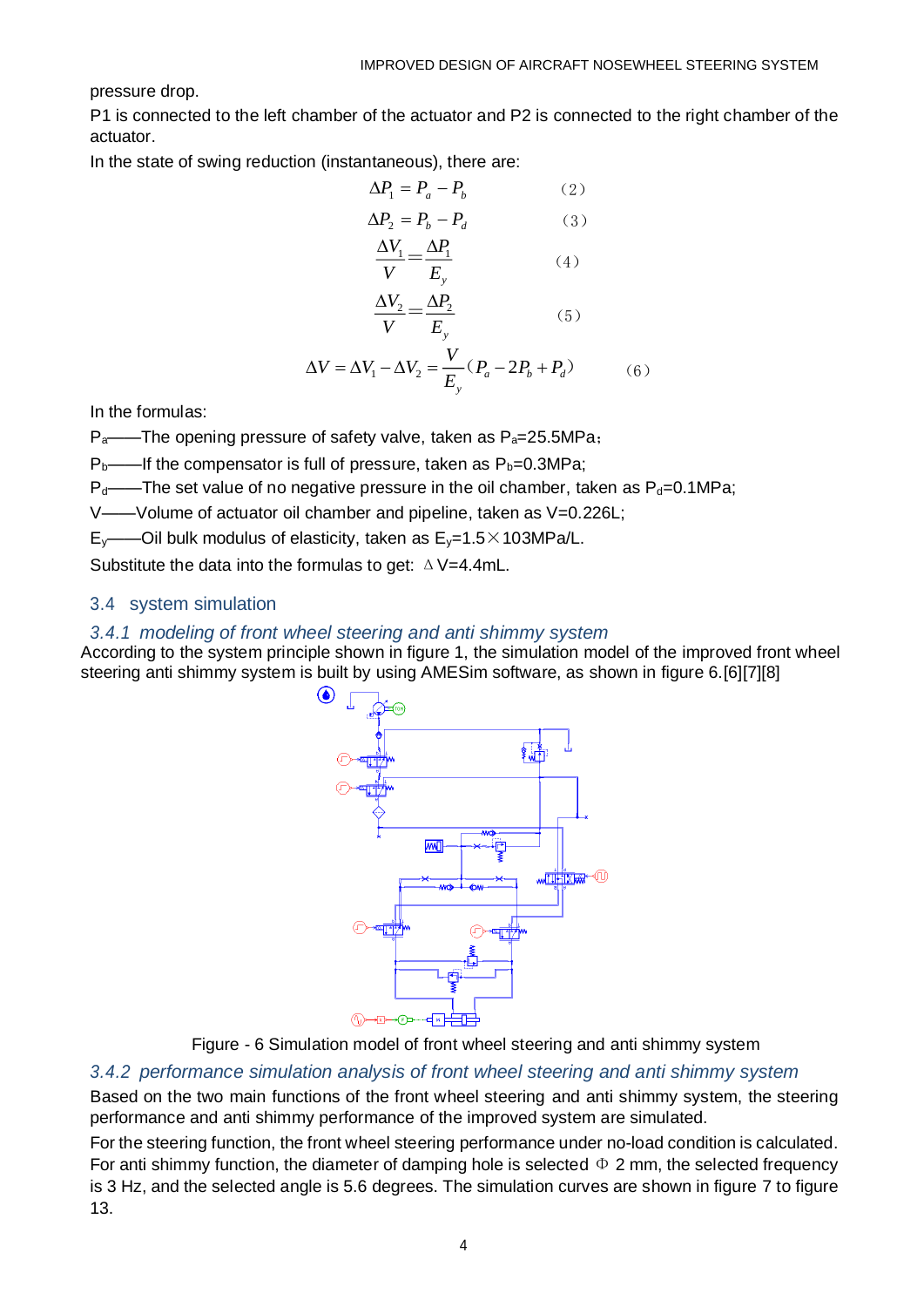#### 1) Steering performance simulation curve

It can be seen from the steering performance simulation curve that the time required for the actuator to move from one limit position to another limit position is 4s, the movement speed of the actuator is 40mm / s, and the maximum flow is 5.5l/min.



2) Simulation curve of anti shimmy performance

It can be seen from the anti shimmy performance simulation curve that the displacement of the actuator is  $\pm$  9mm, the corresponding front wheel angle is  $\pm$  5.6 ° and the flow rate of the throttle valve inside the booster is negative, which indicates that the oil in the booster does not flow out from the throttle valve under the anti swing state, and the two cavities of the actuator are always full of oil, which can provide enough anti shimmy damp for the system.



Figure - 10 pressure curve of two chambers of actuator



Figure -12 flow curve of internal compensator of booster

#### 作动筒位移 [m]  $0.06$ 0.062  $0.080$  $0.058$  $0.056$  $0.054$ 0.052 0.050  $0.048$ 0.046  $0<sup>1</sup>$ ้กร  $1.0$  $\frac{1}{15}$  $2c$  $2.5$ ່າ X: Time [s]

Figure - 11displacement curve of actuator



Figure - 13 flow curve of internal damping hole of booster

# **4. Test verification**

The improved steering and anti shimmying system has completed the physical comprehensive test. The main contents of the test are as follows: handwheel control force measurement test, steering function test, steering rate test, anti shimmying function test, slide valve blocked on one side test, emergency turning test and system durability test. The test results of steering function are shown in figure14 and figure15.